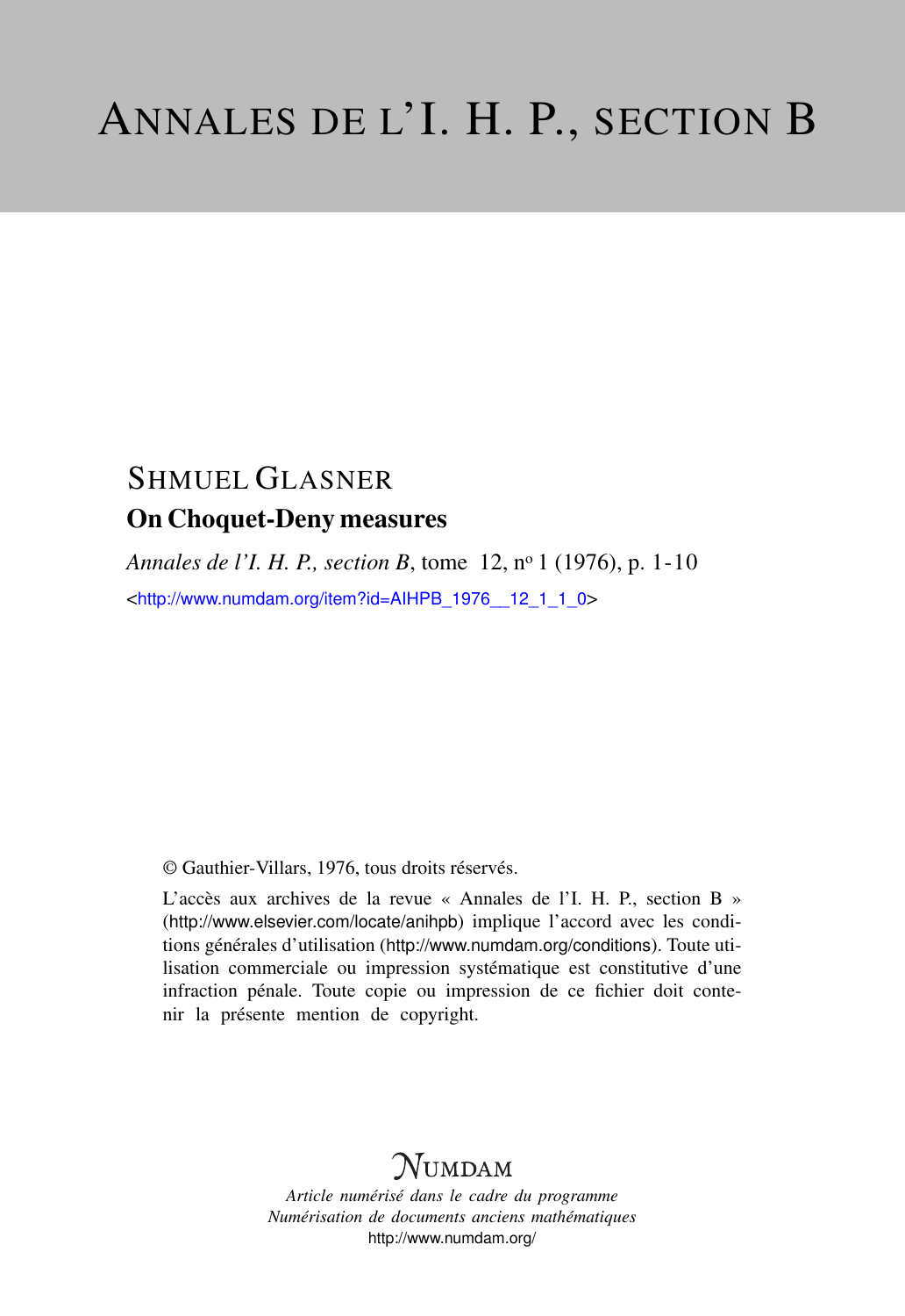## On Choquet-Deny measures

by

Shmuel GLASNER Tel-Aviv University. Depart. of Math. Sciences. Ramat-Aviv. Tel-Aviv, Israel

ABSTRACT. - Let  $\mu$  be a probability measure on a group G; we give necessary and sufficient conditions for  $\mu$  to be a Choquet-Deny measure (i. e. for  $\mu$  to admit only constants as  $\mu$ -harmonic functions). Most of the conditions are given in terms of the iterates of  $\mu$ .

RÉSUMÉ. — Soit  $\mu$  une probabilité sur un groupe G. Nous nous donnons des conditions nécessaires et suffisantes pour qu'elles n'admettent que les fonctions constantes comme fonctions harmoniques. Ces conditions sont essentiellement données à l'aide des itérés des  $\mu$ .

#### 1. INTRODUCTION

Let G be a locally compact topological group,  $\lambda$  a left Haar measure on G. Let M be the Banach algebra of bounded real measures on G with the total variation norm and the operation of convolution defined by

$$
(\mu * \nu)(f) = \int \int f(gh) d\mu(g) d\nu(h).
$$

Here f is a continuous function on G which vanishes at infinity. Let  $M_a$  be the two sided ideal of M which consists of all absolutely continuous measures (with respect to  $\lambda$ ), and let  $M_a^0$  be the subideal of measures v with the property  $v(G) = 0$ . For a measure  $\mu \in M$  we let  $||\mu||$  be its total variation.

A probability measure  $\mu$  on G is called *aperiodic* if its support generates

I wish to thank S. Horowitz for helpfull discussions.

Annales de l'Institut Henri Poincaré - Section B - Vol. XII, nº 1 - 1976.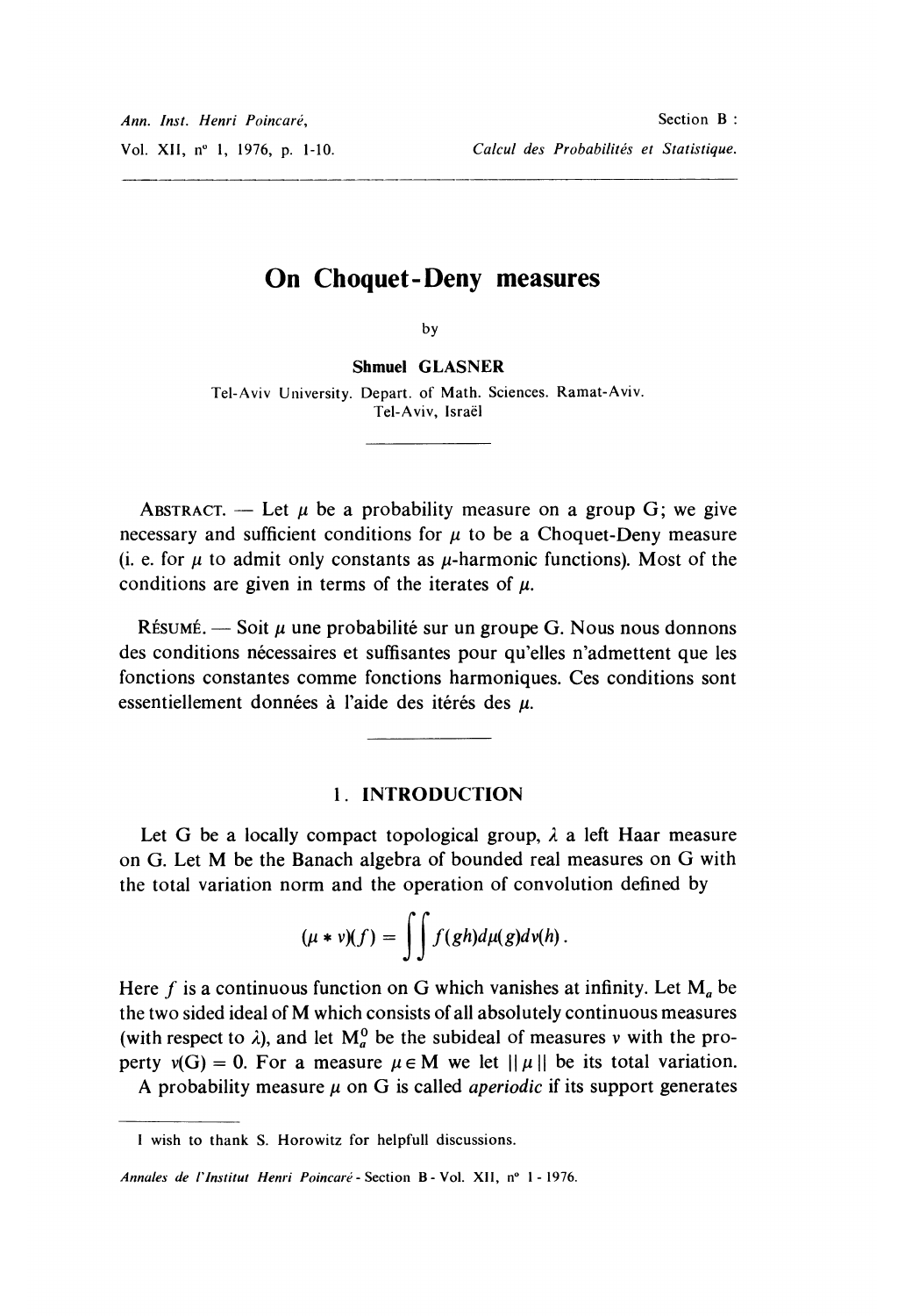#### 2 S. GLASNER

a dense subgroup of G. It is called *strictly aperiodic* if the support of  $\mu$  is not contained in a coset of a proper closed normal subgroup of  $G$ .  $\mu$  is *étalée* [*I*] if for some positive integer *n*,  $\mu^n = \mu * \ldots * \mu$  is not singular with respect to  $\lambda$ . It is easy to see that this is equivalent to the existence of a k such that  $\mu^k$  dominates a positive constant multiple of  $\lambda$  on a nonempty open subset of G. If  $\mu$  is étalée we let S<sub>n</sub> be the open semigroup of elements  $g \in G$  such that for some k,  $\mu^k$  dominates a positive constant multiple of  $\lambda$  on a neighbourhood of g. A bounded real valued measurable function f on G is called *u*-harmonic if for every  $g \in G$ 

$$
(f * \mu)(g) = \int f(gh)d\mu(h) = f(g).
$$

If  $\mu$  is étalée and  $f \in L_{\nu}(\lambda)$  satisfies  $f * \mu = f$  a. e.  $\lambda$  then it is easy to see that there exists a function  $f'$  which is in the equivalence class of f in L  $(\lambda)$  and such that  $f' * \mu = f'$  everywhere; i. e., f' is  $\mu$ -harmonic. Moreover  $f'$  is necessarily continuous.

We say that  $\mu$  is a Choquet-Deny (C. D.) measure if the only  $\mu$ -harmonic functions are the constants. G is a C. D. group if every aperiodic probability measure on G is C. D. G is a *Liouville group* if every étalée aperiodic probability measure on G is C. D. [5].

We say that  $\mu$  satisfies the condition (F) with the positive integer k if for some positive integer *n* the measures  $\mu^n$  and  $\mu^{n+k}$  are not mutually singular. The following result is due to S. R. Foguel [3].

Let  $\mu$  be a probability measure on G satisfying condition (F) with the positive integer k; then for  $v \in M_a^0$ 

 $\lim ||v * \mu^n|| = 0$ <br>iff  $\langle v, f \rangle = \int f(g)dv(g) = 0$  for every  $f \in L_{\infty}(\lambda)$  satisfying  $f * \mu^k = f$ 

We will see that in many cases the assumption «  $\mu$  satisfies condition  $(F)$  » is redundant. Let us write  $P(G)$  for the set of probability measures on G.

### 2. THE ITERATES OF  $\mu$  ON  $M_a^0$

PROPOSITION 1. - If  $\mu \in P(G)$  is strictly aperiodic étalée measure for which  $S_{\mu} S_{\mu}^{-1} = G$ , then  $\mu$  satisfies condition (F) with  $k = 1$ .

*Proof.* — Let S<sub>l</sub> be the set of elements  $g \in G$  such that  $\mu^l$  dominates a positive constant multiple of  $\lambda$  on some neighbourhood of g; since  $\mu$  is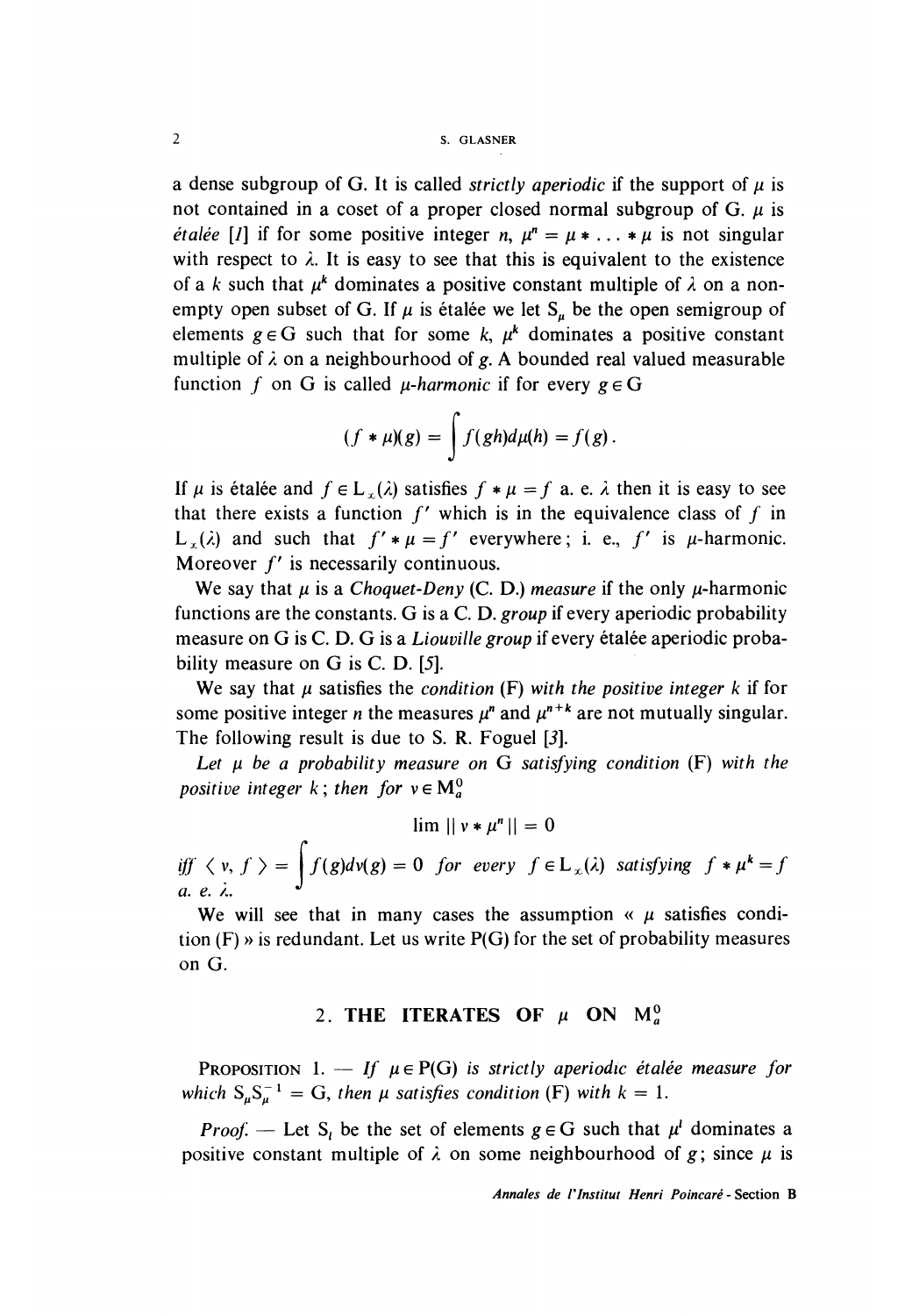etalee there exists an *l* for which  $S_i \neq \emptyset$ . Let  $l_0$  be the minimal *l* with this property. For  $k, l \ge l_0$  we have  $S_k S_l \subseteq S_{k+l}$ . Put  $S = \bigcup_{l \ge l_0} S_l$  then  $S = S_{\mu}$ is an open subsemigroup of G. By our assumption  $SS^{-1} = G$ .

If, for some positive integers n and k,  $S_n \cap S_{n+k} \neq \emptyset$  then  $\mu^n$  and  $\mu^{n+k}$ are not mutually singular and  $\mu$  satisfies condition (F) with a positive integer less than or equal to k. Thus, if  $\mu$  does not satisfy condition (F) with  $k = 1$  then one of the following cases occurs.

- Case I :  $S_i \cap S_k = \emptyset$  whenever  $l \neq k$ .
- Case II: There exist positive integers  $n_0$  and  $k_0 > 1$  such that  $S_{n_0+k_0} \cap S_{n_0} \neq \emptyset$  and whenever  $n, m \geq l_0, 0 < |n-m| < k_0$ then  $S_n \cap S_m = \emptyset$ .

In the first case we let, for  $i \in Z$  (= integers)

$$
T_i = \cup \{ S_k S_l^{-1} : k - l = i ; k, l \ge l_0 \}
$$
  

$$
T'_i = \cup \{ S_l^{-1} S_k : k - l = i ; k, l \ge l_0 \}
$$

Next we show that (a)  $T_i^{-1} = T_{-i}$ , (b)  $T_i \subseteq T_{i}$ , (c)  $T_i T_i \subseteq T_{i+i}$ , (d)  $i \neq j$ implies  $T_i \cap T_j = \emptyset$  and (e)  $G = \bigcup \{ T_i : i \in \mathbb{Z} \}$ .

(a) Is clear. To show (b) let  $s_i \in S_i$  and  $s_k \in S_k$  where  $k - i = i$ . Then since  $S_l^{-1}S_k \subseteq S S^{-1} = G$ , there are p and q and  $s_p \in S_p$ ,  $s_q \in S_q$  such that  $s_l^{-1} s_k = s_p s_q^{-1}$ . This implies  $s_k s_q = s_l s_p$  and  $S_{q+k} \cap S_{p+l} \neq \emptyset$ . Hence  $q + k = p + l$  or  $i = k - l = p - q$ . Thus  $T'_i \subseteq T_i$ . (c) If  $a \in T_i$  and  $b \in T_j$ then  $a = s_k s_l^{-1}$ ,  $b = s_p s_q^{-1}$  where  $k - l = i$  and  $p - q = j$ . Since  $T'_{p-1} \subseteq T_{p-1}$ we have  $s_i^{-1} s_n = s_u s_i^{-1}$  for some u and v such that  $u - v = p - l$ . Now

$$
ab = s_k s_l^{-1} s_p s_q^{-1} = s_k s_u s_v^{-1} s_q^{-1} \in S_{k+u} S_{v+q}^{-1}
$$
  
\n
$$
\subseteq T_{k+u-(v+q)} = T_{k+p-l-q} = T_{i+j}.
$$

Thus  $T_i$ ,  $T_j \subseteq T_{i+j}$  (d) is proved similarly and (e) follows from the equality  $SS^{-1} = G$ .

In the second case, for  $p = l_0, l_0 + 1, \ldots, l_0 + k_0 - 1$ , let

$$
R_p = \cup \{ S_{p+nk_0} : n \text{ a non negative integer.} \}
$$

We claim that for  $p \neq q$   $R_p \cap R_q = \emptyset$ . Indeed, if  $R_p \cap R_q \neq \emptyset$  then  $S_u \cap S_v \neq \emptyset$  for some  $u > v \ge l_0$  such that  $u - v \neq 0$  (mod  $k_0$ ). Denote  $V = S_{n_0 + k_0} \cap S_{n_0}$  then for every  $m > 1$ 

$$
V^m \subseteq S_{m(n_0+k_0)} \cap S_{mn_0} .
$$

By choosing an appropriate *m* we can have

$$
0 < (u + mn_0) - (v + m(n_0 + k_0)) = u - (v + mk_0) < k_0
$$

Vol. XII, n" 1 - 1976.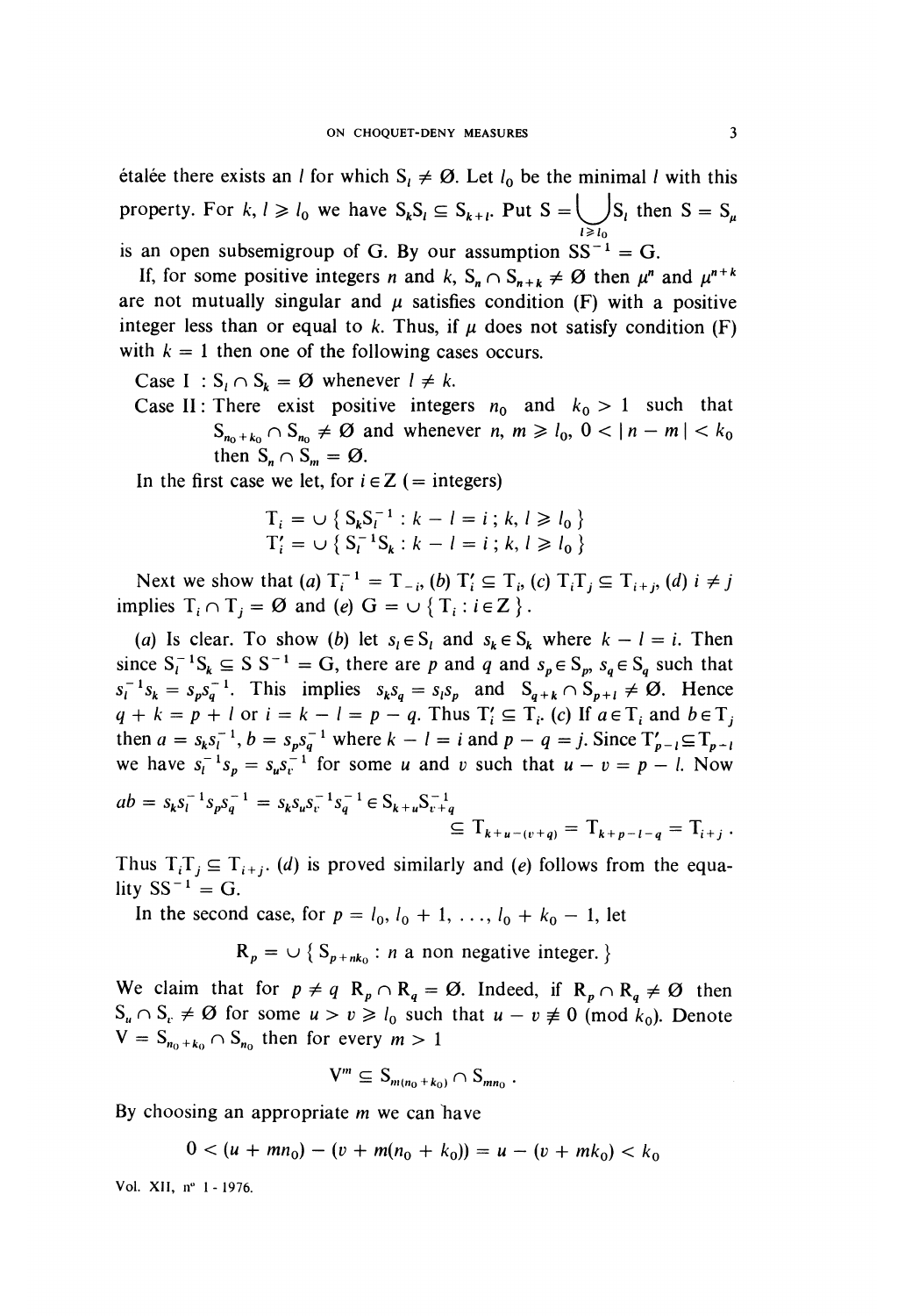Since  $V^m(S_u \cap S_c) \subseteq S_{u + m n_0} \cap S_{v + m(n_0 + k_0)}$ , this is a contradiction to the definition of  $k_0$ . We now define for  $i \in \{0, 1, ..., k_0 - 1\}$ 

$$
T_i = \cup \{ R_p R_q^{-1} : p - q = i \}
$$
  

$$
T'_i = \cup \{ R_q^{-1} R_p : p - q = i \}
$$

If we let  $Z_{k_0} = \{0, 1, \ldots, k_0 - 1\}$  be the cyclic group of order  $k_0$  and consider *i* and *j* as elements of this group then statements  $(a)-(e)$  above (where in (e) Z should be replaced by  $Z_{k_0}$ ) still hold and the proofs are very similar.

In both cases, using (a) and (c) with  $i = j = 0$ , we see that  $T_0$  is a subgroup of G. Moreover, for every  $x \in G$  there exists an i such that  $x \in T_i$ , and therefore

$$
xT_0x^{-1} \subseteq T_iT_0T_{-i} \subseteq T_0
$$

Thus  $T_0$  is an open and closed, normal subgroup of G.

To complete the proof we let, for  $k \ge l_0$ ,  $\mu^k = \eta^{(k)} + \theta^{(k)}$  where  $\eta^{(k)}$  is absolutely continuous and  $\theta^{(k)}$  is singular with respect to  $\lambda$ . Clearly,  $\eta^{(k)}(S_k) > 0$  and moreover, if  $\eta^{(k)}(S_l) > 0$  then  $(\eta^{(k)})^2$  and hence also  $\mu^{2k}$ dominate a positive constant multiple of  $\lambda$  on an open non-empty subset of  $S_{k+l} \supseteq S_k S_l$ . This implies  $S_{k+l} \cap S_{2k} \neq \emptyset$  and we conclude that  $k = l$ in case I and that  $k \equiv l \pmod{k_0}$  in case II. Thus  $\eta^{(k)}$  is supported by S<sub>k</sub> in the first case and by  $R_p$ , where p is the unique integer for which  $S_k \subseteq R_p$ , in the second case.

Since, in the first case,  $S_k \subseteq S_kT_0 = T_k$  and in the second  $R_p \subseteq R_pT_0 = T_{\bar{k}}$ (where  $\bar{k} \in \{0, 1, \ldots, k_0 - 1\}$  is the residue of p, and hence also of k, modulo  $k_0$ ) we can deduce that for every  $k, \eta^{(k)}$  is supported by  $T_k (T_{\overline{k}}$  respectively).

Now

$$
\mu^{2k} = (\eta^{(k)} + \theta^{(k)})^2 = (\eta^{(k)})^2 + \eta^{(k)} * \theta^{(k)} + \theta^{(k)} * \eta^{(k)} + (\theta^{(k)})^2
$$

$$
\eta^{(2k)} \geq (\eta^{(k)})^2 + \eta^{(k)} * \theta^{(k)} + \theta^{(k)} * \eta^{(k)}.
$$

and

If  $\theta^{(k)}(\mathcal{T}_i) > 0$  (where  $j \in \mathbb{Z}$  in case I and  $j \in \mathbb{Z}_{k_0}$  in case II) then

$$
\theta^{(k)} * \eta^{(k)}(\mathbf{T}_{i+k}) > 0
$$

 $(\theta^{(k)} * \eta^{(k)}(\mathcal{T}_{i+\bar{k}}) > 0$  respectively). But this implies  $j = k$   $(\overline{2k} = j + \overline{k}$  and hence  $j = \overline{k}$  respectively). We conclude that  $\theta^{(k)}$  and therefore also  $\mu^k$  are supported by  $T_k$  ( $T_{\overline{k}}$  respectively). Since the latter is a coset of  $T_0$  in G this contradicts the strict aperiodicity of  $\mu$ . The proof is completed.

Remarks.  $- (1)$  The assumption «  $\mu$  is strictly aperiodic » can be dropped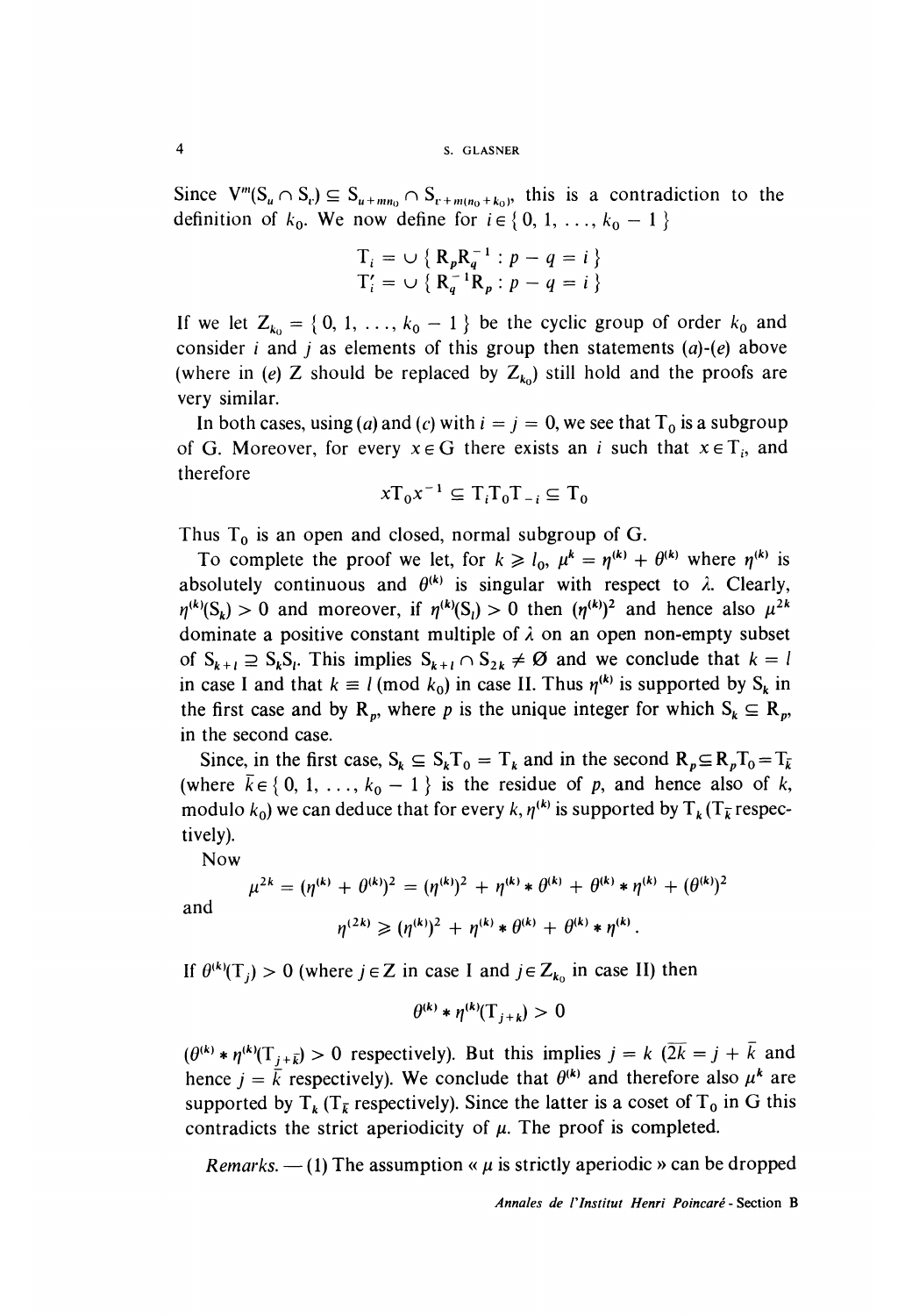in proposition 1. l, if G is a connected group, or more generally, if G does not admit a nontrivial cyclic group as a factor.

(2) If  $\mu$  is étalée and C. D. then by [*l*, prop. IV. 3, p. 83]  $S_nS_n^{-1} = G$ .

THEOREM 2.  $-$  Let G be a locally compact topological group. A strictly aperiodic étalée measure  $\mu$  in P(G) is C. D. iff

$$
\text{(1)} \quad \lim ||v * \mu^n|| = 0 \quad \forall v \in M^0
$$

In particular, G is Liouville iff (1) is satisfied by every strictly aperiodic étalée measure.

*Proof.* — If (1) is satisfied by a probability measure  $\mu$  and f is  $\mu$ -harmonic then

$$
\langle v, f \rangle = \langle v, f * \mu^n \rangle = \langle v * \mu^n, f \rangle \rightarrow 0
$$

Therefore,  $\langle v, f \rangle = 0$  for every  $v \in M_a^0$  and f is a constant. Conversely, if  $\mu$  is strictly aperiodic étalée and C. D. then  $S_u S_u^{-1} = G$  and by proposition 1,  $\mu$  satisfies condition (F) with  $k = 1$ . Now (1) follows from Foguel's theorem.

To complete the proof we have to show that if  $(1)$  holds for every étalee strictly aperiodic  $\mu$  then G is Liouville. Indeed if  $\mu$  is étalee aperiodic and f is  $\mu$ -harmonic then  $\mu' = \Sigma(1/2^n)\mu^n$  is étalée, strictly aperiodic and f is also  $\mu$ -harmonic. Thus by our assumption f must be a constant and G is Liouville; the proof is completed.

Remarks.  $- (1)$  Let us observe that if  $\Delta = (a, b)$  is an open interval of the real line, then there always are  $n$  and  $k$ , positive integers, such that  $n\Delta \cap (n + k)\Delta \neq \emptyset$   $(l\Delta = \Delta + \ldots + \Delta, l$  times). Indeed, we have to consider only the case  $a > 0$  and in that case we can choose  $k = 1$  and n such that  $n(b - a) > a$ . For then  $na < (n + 1)a < nb$ . It follows that whenever  $S_{\mu}$  intersects a one parameter subgroup of G then  $\mu$  satisfies condition (F). For example, if G is a simply connected solvable Lie group, then the image of the exponential map is dense in G (see [2], theorem 2) and we can conclude that every étalée probability measure on a connected solvable Lie group satisfies condition (F) with  $k = 1$ .

(2) Let G be the free group on two generators  $a$  and  $b$ ; then it is easy to see that the probability measure  $\mu(a) = \mu(b) = \mu(ab^{-1}a^2) = \frac{1}{2}$  is strictly aperiodic, étalée and does not satisfy condition (F).

(3) Let  $\mu \in P(G)$  be a strictly aperiodic, étalée and C. D. and let n be a positive integer. Let V be the space of  $\mu$ <sup>n</sup>-harmonic functions and denote by P the operator  $Pf = f * \mu$ . If  $Q = I + P + ... + P^{n-1}$  and we put  $W = V + iV$ , the complexification of V, then QW is the one-dimensional

Vol. XII, nº 1 - 1976.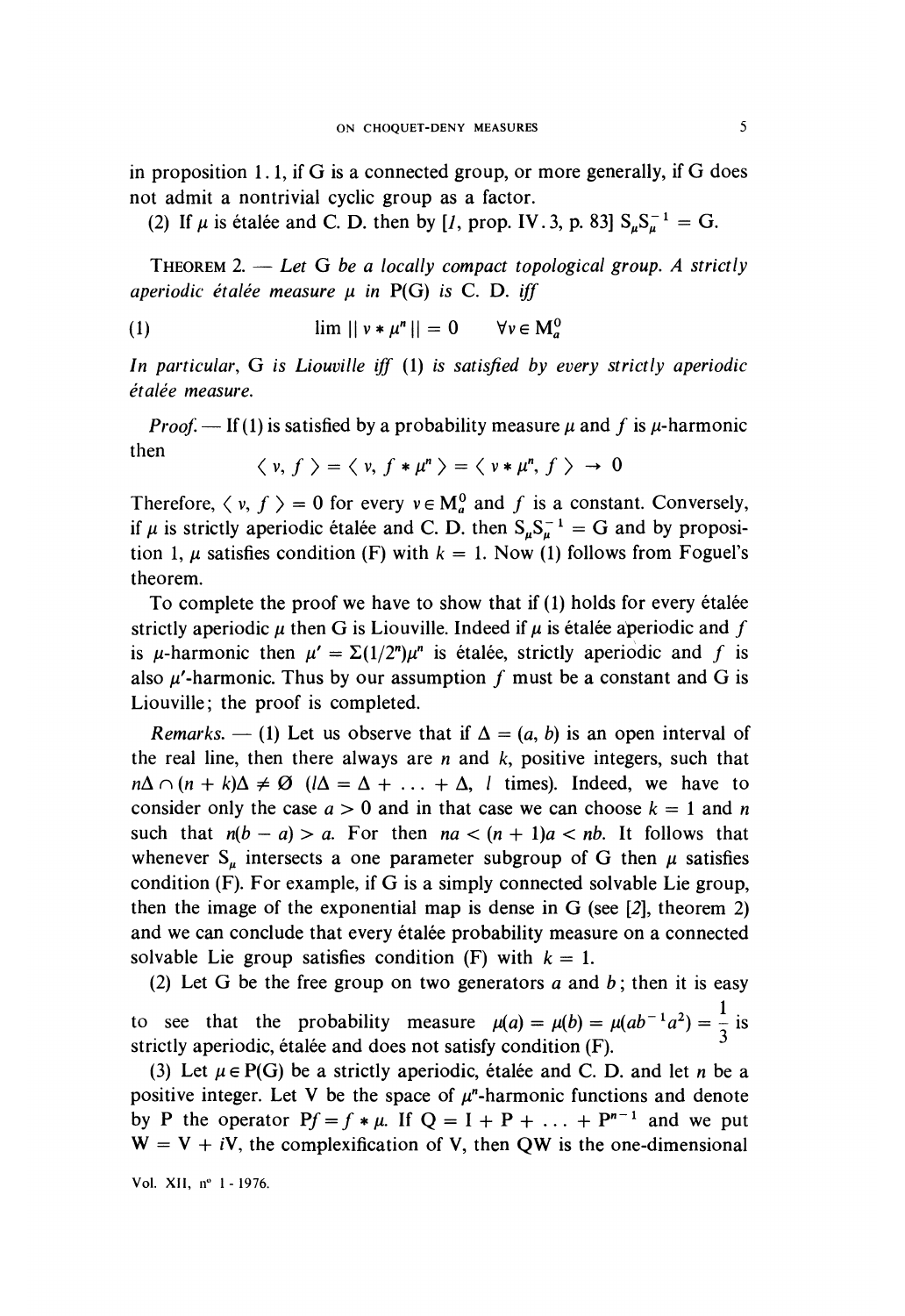6 S. GLASNER

space of constant functions. If W is more than one-dimensional then there exists a non-constant function  $f \in W$  such that  $Pf = \alpha f$  for  $\alpha$  an  $n^{\text{th}}$ root of unity. By remark (2) above and proposition 1,  $\mu$  satisfies condition (F) with  $k = 1$  and as was observed in [4] this implies  $\alpha = 1$ , a contradiction to the fact that  $\mu$  is C. D. Thus  $\mu^n$  is C. D. for each positive integer n (Actually it can be shown that this conclusion holds without the assumption that  $\mu$ is étalée).

### 3. THE ITERATES OF  $\mu$  ON SPACES OF CONTINUOUS FUNCTIONS

We let C be the space of all bounded continuous functions on G. For  $f \in \mathbb{C}$  and  $g \in \mathbb{G}$  we define the functions  $l_g(f) = f_g f$  and  $r_g(f) = f_g$  as follows:

$$
f_{\mathbf{g}}f(h) = f(gh) \quad \text{and} \quad f_{\mathbf{g}}(h) = f(hg) \quad (h \in \mathbf{G})
$$

The function f is left uniformly continuous (l. u. c.) if whenever  $g_i \rightarrow e$ is a convergent net in G then  $||g_{\alpha}f - f||_{\infty} \to 0$ , where  $||f||_{\infty} = \sup_{g \in G} ||f||_{\infty}$ 

Wet Let L be the Banach algebra of all l. u. c. functions. The space R of all right uniformly continuous functions is defined similarly; we denote  $U = R \cap L$ . C, R and L are invariant under both  $r<sub>e</sub>$  and  $l<sub>e</sub>(g \in G)$ . Write  $C_i^0(C_r^0)$  for the closed subspace of C which consists of all functions which vanishes under alleft (right) invariant means on C.  $L_1^0$ ,  $L_r^0$ ,  $R_r^0$ ,  $R_r^0$  are defined similarly. When G is non-amenable these subspaces coincide with the whole space. Let  $|U|$  stand for the maximal ideal space of U.

If  $\mu \in P(G)$  and  $f \in C$  we define

$$
(\mu * f)(g) = \int f(g'g)d\mu(g')
$$
  

$$
(f * \mu)(g) = \int f(gg')d\mu(g')
$$

One can check that each of the spaces C, R, L and U is invariant under both right and left convolution with  $\mu$ . Notice that if  $v \in P(G)$  and  $f \in C$ then  $(\mu * \nu) * f = \nu * (\mu * f)$ .

If we write  $\tilde{f}(g) = f(g^{-1})$  then the map  $f \to \tilde{f}$  is an isometric involutive isomorphism of R onto L and

$$
\mu * f = \tilde{f} * \tilde{\mu}
$$
 where  $\int f(g)d\tilde{\mu}(g) = \int f(g^{-1})d\mu(g).$ 

For  $\mu \in P(G)$  we let

$$
J_{\mu} = \{ f \in C : || \mu^{n} * f ||_{\infty} \to 0 \},
$$
  
\n
$$
K_{\mu} = \{ f \in C : || f * \mu^{n} ||_{\infty} \to 0 \}.
$$

Annales de 1'Institut Henri Poincaré - Section B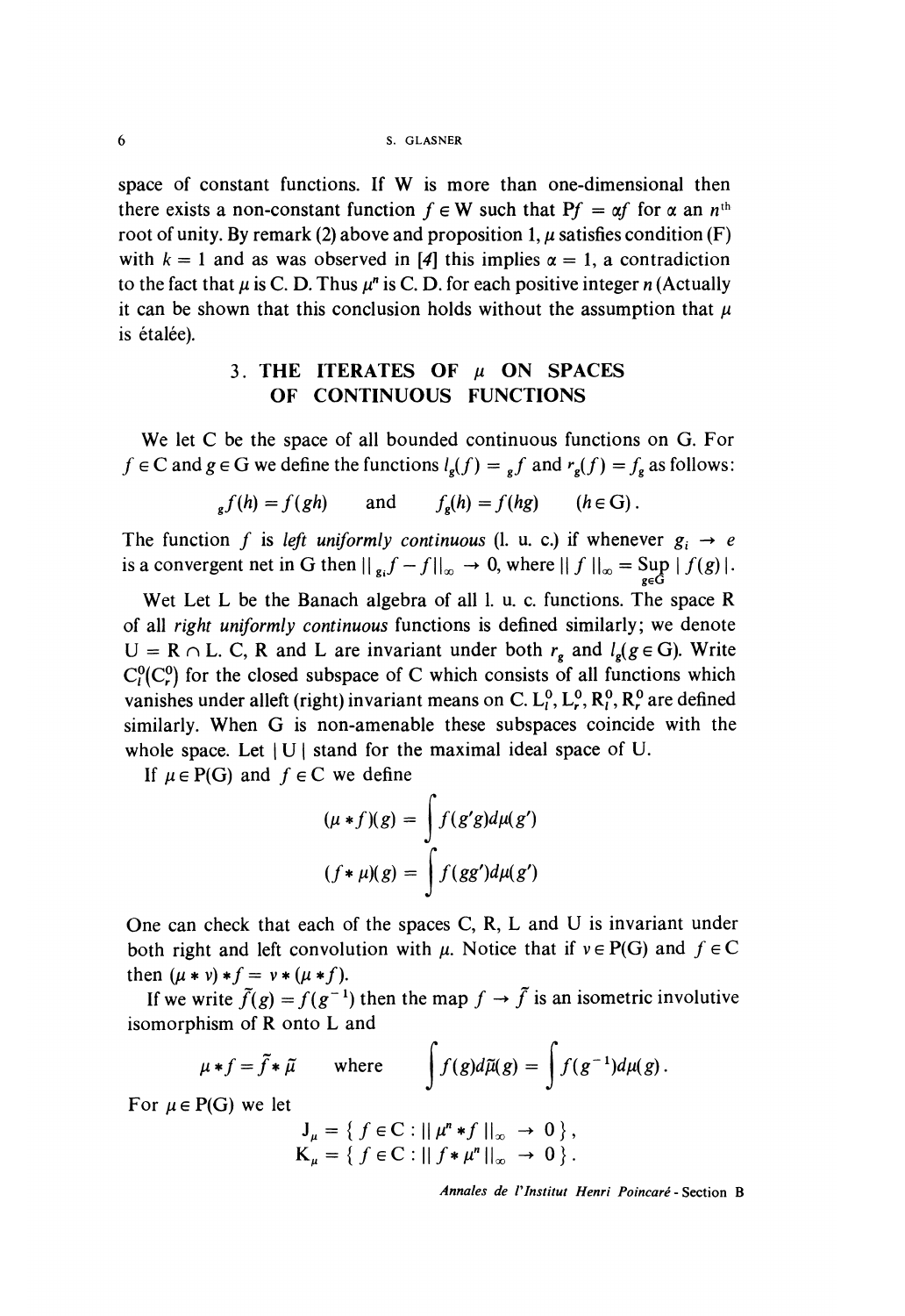It was shown in [4] that if G is abelian and  $\mu$  is strictly aperiodic then  $U_t^0 = U_r^0 = K_u \cap U$ . Next we shall see how this theorem can be extended to the non-abelian case when  $\mu$  is étalée.

LEMMA 3. — Let 
$$
\mu \in P(G)
$$
, if  $L_l^0 \subseteq K_\mu$  then  $\mu$  is C. D.

*Proof.* - Suppose  $f \in L$  is  $\mu$ -harmonic, then so is  $\epsilon$ . Hence  $(g f - f) * \mu = f - f$ . Now by our assumption  $|| (g f - f) * \mu^n ||_{\infty} \rightarrow 0$ thus  $f - f = 0$  and f is a constant. This implies that  $\mu$  is C. D.

LEMMA 4. - Let  $\mu \in P(G)$  be étalée strictly aperiodic, C. D. measure then for every  $g \in G$ 

$$
||(\delta_e - \delta_g) * \mu^n|| \rightarrow 0.
$$

*Proof.* — By theorem 2  $|| v * \mu^n || \rightarrow 0 \ \forall v \in M_\alpha^0$ . Write  $\mu^n = \eta^{(n)} + \theta^{(n)}$ where  $\eta^{(n)}$  is absolutely continuous and  $\theta^{(n)}$  is singular with respect to  $\lambda$ . Then, for large n,  $|| \theta^{(n)} ||$  is small. We notice that  $(\delta_e - \delta_g) * \eta^{(n)} \in M_a^0$ and write

$$
|| (\delta_e - \delta_g) * \mu^{n+k} || = || [ (\delta_e - \delta_g) * \eta^{(n)} + (\delta_e - \delta_g) * \theta^{(n)} ] * \mu^k ||
$$
  
\n
$$
\leq || (\delta_e - \delta_g) * \eta^{(n)} * \mu^k || + || (\delta_e - \delta_g) * \theta^{(n)} * \mu^k ||
$$
  
\n
$$
\leq || (\delta_e - \delta_g) * \eta^{(n)} * \mu^k || + 2 || \theta^{(n)} ||.
$$

Letting k tend to infinity we conclude that  $\lim ||(\delta_e - \delta_g) * \mu^n|| = 0$ .

LEMMA 5.  $-$  For  $\mu$  as in Lemma 4.

$$
(1) \t\t\t ||\mu^n * f||_{\infty} \to 0 \t\t \forall f \in C_l^0
$$

(2) 
$$
|| f * \tilde{\mu}^n ||_{\infty} \to 0 \quad \forall f \in C_r^0.
$$

*Proof.* — Let  $f \in C$  then

$$
|| \mu^{n} * (f - {}_{g}f)||_{\infty} = || \mu^{n} * ((\delta_{e} - \delta_{g}) * f)||_{\infty}
$$
  
=  $|| ((\delta_{e} - \delta_{g}) * \mu^{n}) * f||_{\infty} \leq || (\delta_{e} - \delta_{g}) * \mu^{n}|| \cdot || f||_{\infty} \rightarrow 0.$ 

By the Hahn-Banach theorem

$$
C_l^0 = \overline{\bigcup_{g \in G} (L - l_g) C},
$$

and (1) follows. To see (2) we observe that  $\overline{\mu'' * f} = \overline{f} * \overline{\mu''}$  and that  $\overline{C_i^0} = C_r^0$ .

LEMMA 6. - Let  $\mu \in P(G)$  and suppose that

$$
|| \mu^n * f ||_{\infty} \to 0 \qquad \forall f \in C_l^0
$$

then for every  $f \in C_l^0$ ,  $f * \mu^n \to 0$  point-wise on G, and  $\mu$  is C. D. Vol. XII, nº 1 - 1976.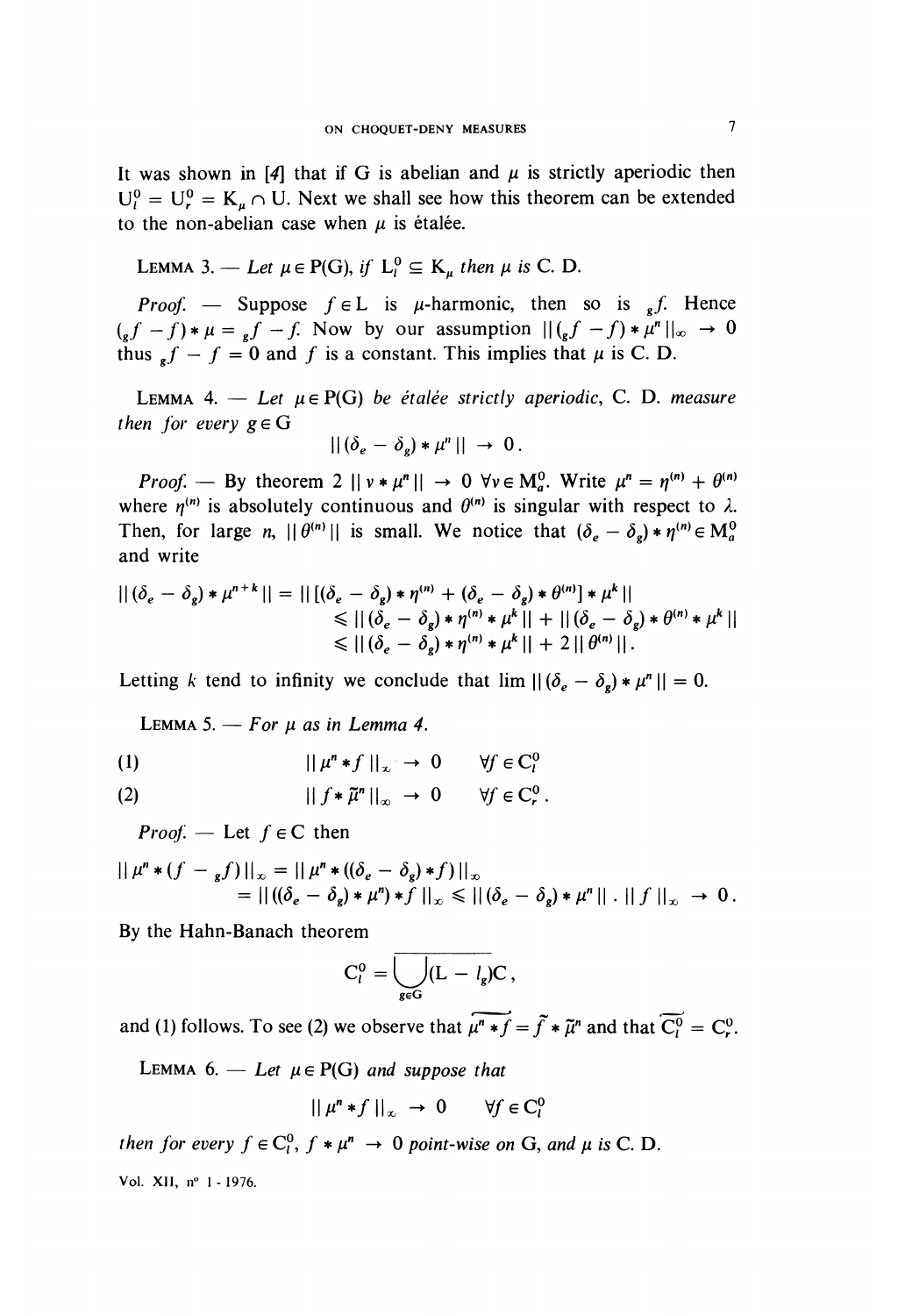*Proof.* — Our assumption implies that for every  $f \in C$  and  $g \in G$ 

$$
(\mu^n * ({}_{g}f - f))(e) = \int (f - {}_{g}f)d\mu^n \to 0
$$

Now let  $h \in G$  then  $h(g f - f) = \frac{1}{hg} h(h f) - h f$ , therefore

$$
[(g f - f) * \mu^{n}](h) = \int (g f - f)(hg')d\mu^{n}(g')
$$
  
= 
$$
\int h(gf - f)(g')d\mu^{n}(g') = \int [\bar{h}^{-1}_{g}h(f) - f f]d\mu^{n} \to 0
$$

Now this convergence is pointwise and not necessarily uniform, however if  $f \in C$  is  $\mu$ -harmonic then so is  $f$  and it follows that  $(g f - f) * \mu^n = f - f = 0$ . Thus f is a constant and  $\mu$  is C. D.

THEOREM 7. - Let  $\mu \in P(G)$  then

(1)  $L_i^0 \subseteq K_u \Rightarrow \mu$  is C. D.

In general, this implication cannot be reversed.

(2) If  $\mu$  is strictly aperiodic étalée, then

 $\mu$  is C. D.  $\Leftrightarrow$  C<sub>r</sub><sup>0</sup>  $\subseteq$  K<sub>a</sub> $\iff$  C<sub>l</sub><sup>0</sup>  $\subseteq$  J<sub>u</sub>

(3) If  $\mu$  is strictly aperiodic étalée then  $\mu$  is C. D. iff  $f * \mu^n \to 0$  pointwise  $\forall f \in C^0$ .

 $Proof.$  - Statement (1) is just lemma 3. Statements (2) and (3) follow from lemmas 5 and 6.

Let G be a group with equivalent uniform structures and suppose  $\mu \in P(G)$  is étalée, strictly aperiodic, symmetric and C. D. Since  $\mu = \tilde{\mu}$ we have by (2)  $U_r^0 \subseteq K_u \cap U$ . If v is a right invariant mean on U and  $f \in U$ then one can check that  $v(f * \mu) = v(f)$ . Hence  $|| f * \mu^n ||_{\infty} \rightarrow 0$  implies  $v(f) = 0$  and we conclude that  $U_r^0 = K_u \cap U$ .

Suppose that the converse of the implication of (1) is true; then we also have  $U_l^0 \subseteq K_u$  and thus  $U_l^0 \subseteq U_r^0$ . By symmetry  $U_l^0 = U_r^0$ .

In particular, every left invariant mean on G must also be right invariant. Now it is shown in ([8], p. 239) that the group  $G = Z_2 * Z_2$  (free product) has a left invariant mean which is not right invariant. Since G is discrete every measure on it is étalée and the uniform structures on  $G$  are equivalent. Moreover, G is a  $\mathbb{Z}_2$  extension of Z and it is hence easy to see that G is a C. D. group. Therefore, choosing the symmetric measure on G which assignés mass  $1/2$  to each of the two free generators, we have a measure for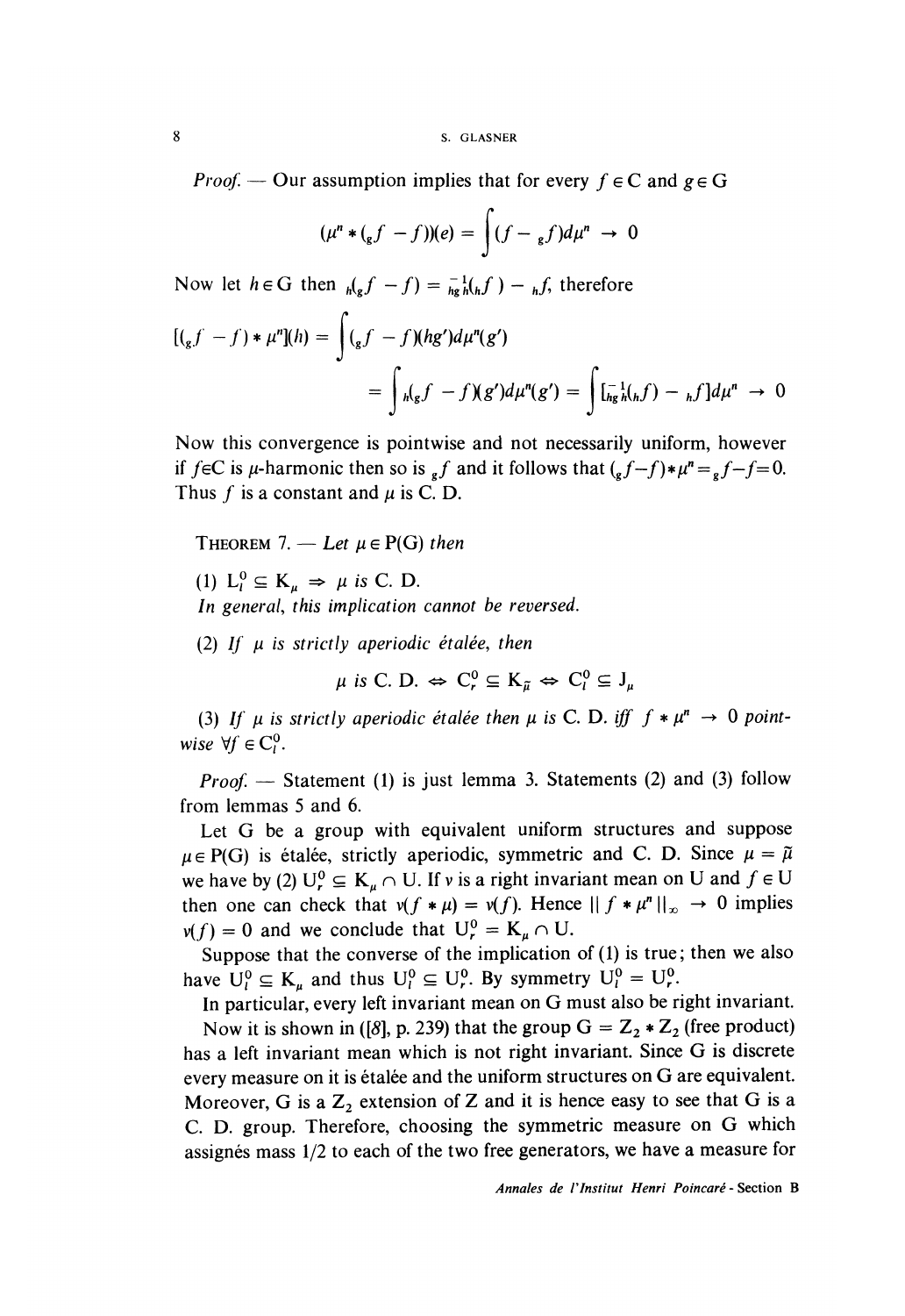which the converse of the implication of (1) fails. This completes the proof.

Remark. — Let  $G = Z_2 * Z_2$  be the free product generated by a and b with the relations  $a^2 = b^2 = e$ . We give an alternative proof to that of [6] that  $U = U(G)$  has a left invariant mean which is not right invariant. Let A be the subset of G of all words of the form a, ba, aba, baba,  $\dots$  i. e., words which end with a. If we take  $\overline{A}$  in | U | then it is clear that  $\overline{A}$  is a closed left-invariant subset of the left G-space  $|U|$ . Since G is amenable, there exists a left G-invariant probability measure on  $\overline{A}$ . Now | U | is also a right G-space and clearly  $\bar{A}b \cap \bar{A} = \emptyset$  (take a function on G which is zero on A and one on Ab). Thus v is not right invariant.

Remark. — There is a group G and a measure  $\mu \in P(G)$  such that  $\mu$ is C. D. while  $\tilde{\mu}$  is not. Indeed, it was shown by Azencott ([1], p. 121) that an étalée probability measure  $\mu$  on the group of matrices of the form

$$
g = \begin{pmatrix} a & b \\ 0 & 1 \end{pmatrix}
$$
 where *a*, *b* are real and *a* > 0 is C. D. if  
(*i*) 
$$
0 < \int \log |a| d\mu(g) \le \infty
$$

$$
\begin{array}{c}\n\ddots \\
\downarrow \\
\downarrow\n\end{array}
$$

and it is not C. D. if

$$
(ii) \qquad -\infty \leqslant \int \log|a| \, d\mu(g) < 0, \qquad \int |b| \, d\mu(g) \leqslant \infty
$$

and

$$
\int |b|^2 d\mu(g) < \infty
$$

Thus, if  $\mu$  is étalee and satisfies the conditions (ii) then  $\mu$  is not C. D. while  $\tilde{\mu}$  which then satisfies (i) is C. D. For this  $\mu$  we have  $C_r^0 \subseteq K_u$  yet  $\mu$ is not C. D.

We conclude with the following

THEOREM 8.  $-$  Let G be a connected locally compact topological group on which the right and left uniform structures are equivalent then G is Liouville.

*Proof.* — Let S be an open sub-semigroup of G; we show that  $SS^{-1} = G$ . Let U be an open neighbourhood of the identity of G such that for some  $g \in G$ ,  $g \cup \subseteq S$ . We can assume that  $U^{-1} = U$  and we let

$$
V = \cap \{ g^n \cup g^{-n} : n \in \mathbb{Z} \}.
$$

Since the uniform structures on G are equivalent  $V = V^{-1}$  is a neighbourhood of the identity and  $gVg^{-1} = V$ .

Vol. XII, n" 1 - 1976.